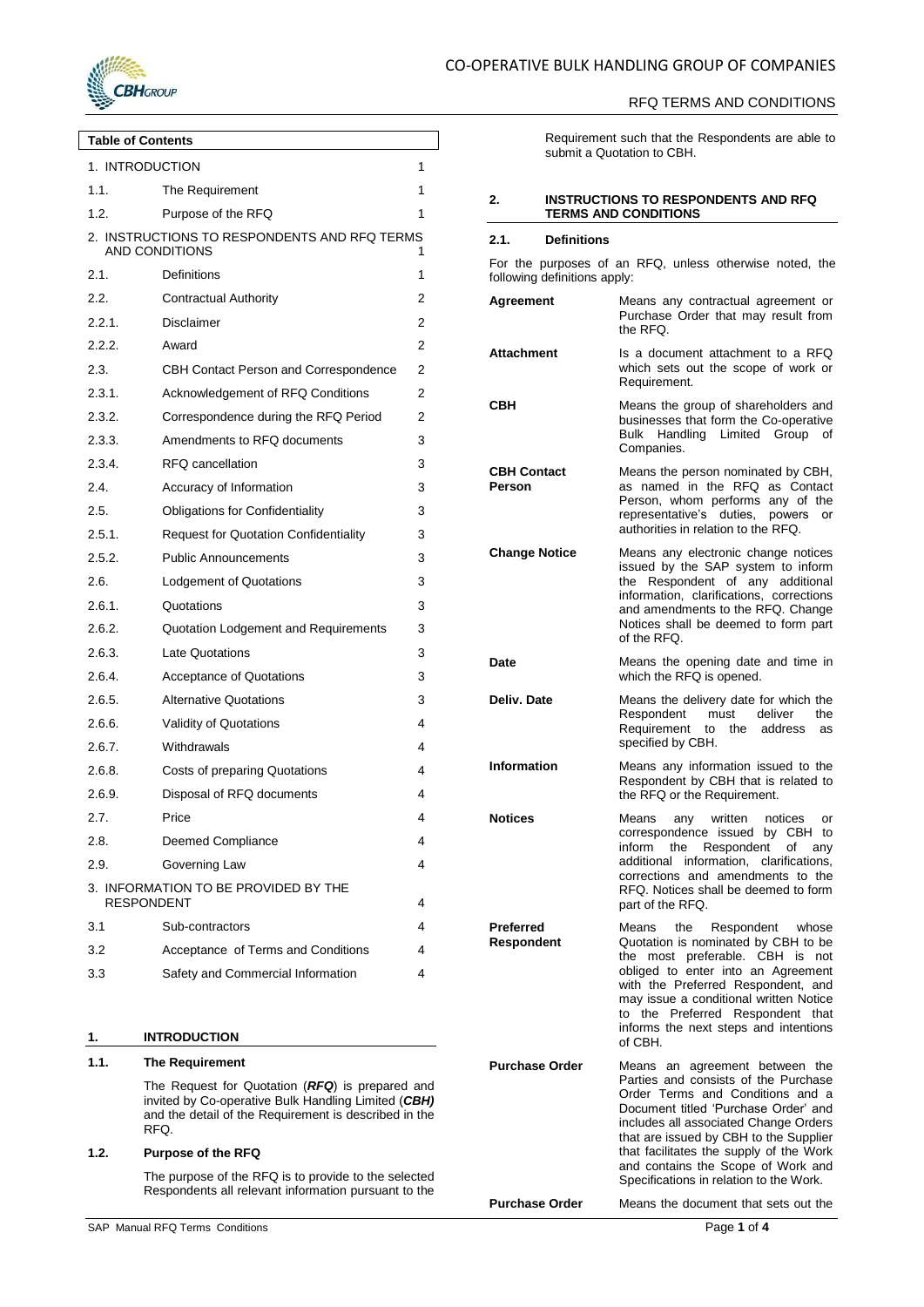

## RFQ TERMS AND CONDITIONS

| Terms and<br>Conditions     | terms and conditions applicable to the<br>Purchase Order and is available from<br>https://www.cbh.com.au/our-<br>business/suppliers-and-<br>contractors/supplying-to-<br>cbh/information-for-suppliers.aspx. |
|-----------------------------|--------------------------------------------------------------------------------------------------------------------------------------------------------------------------------------------------------------|
| Quantity                    | Means the number of units required<br>under the RFQ Requirement.                                                                                                                                             |
| Quotation                   | Means a written offer submitted by the<br>Respondent to CBH in response to the<br>RFQ.                                                                                                                       |
| Quot. Deadl.                | Means the quotation deadline for<br>which the Respondent must submit<br>their Quotation by.                                                                                                                  |
| RFQ                         | Means Request for Quotation.                                                                                                                                                                                 |
| <b>RFQ Document</b>         | Means the document titled 'Request<br>for Quotation'.                                                                                                                                                        |
| Requirement                 | Means the supply to be made by the<br>Supplier to CBH in accordance with<br>the RFO.                                                                                                                         |
| Respondent                  | Means a supplier entity that submits or<br>is invited to submit a Quotation in<br>response to the RFQ.                                                                                                       |
| SAP                         | Means the electronic procure to pay<br>system used by CBH to facilitate the<br>RFQ process.                                                                                                                  |
| RFQ Terms and<br>Conditions | Means the terms and conditions in this<br>document which shall govern the RFQ<br>process.                                                                                                                    |
| <b>Supplier</b>             | Means the Preferred Respondent that<br>forms an Agreement with CBH for<br>provision of the Requirement.                                                                                                      |
| Site                        | Means the site(s) and any other CBH<br>premises for which the Requirement<br>set out in this RFQ is to<br>as<br>be<br>performed.                                                                             |

#### <span id="page-1-0"></span>**2.2. Contractual Authority**

Any Agreements arising from the RFQ shall be between CBH and the nominated supplier (*Respondent*) or suppliers as the case may be.

A CBH company shall be deemed to be a CBH related body corporate if the company has a direct or indirect interest of greater than 50% of the CBH company in question.

The following companies are wholly owned by the company:

Co-operative Bulk Handling Ltd:

ABN 29 256 604 947;

CBH Grain Pty Ltd:

ABN 39 089 394 883; and

CBH (WA) Pty Ltd 53 008 671 421.

A reference to CBH in the RFQ or Agreement resulting from the RFQ shall be construed as a reference to one or more CBH companies (as required by the circumstances), and the Agreement from the RFQ shall be construed as a separate Agreement with each CBH company.

SAP Manual RFQ Terms Conditions **Page 2** of 4

A default by the Supplier of an Agreement resulting from the RFQ with a CBH company shall be deemed to be a default by the Supplier with respect to the Agreement with all CBH.

Subsequent to an Agreement between the Respondent and CBH arising from the RFQ, Purchase Orders may come from any CBH group company other than CBH. In such event, the Supplier shall supply in accordance with the terms and conditions of the Purchase Order.

#### <span id="page-1-1"></span>**2.2.1. Disclaimer**

CBH including its subsidiaries and/or any associated company or organisation is not committed contractually, or in any other way, to the Respondents who respond to the RFQ.

The issue of the RFQ does not commit or otherwise oblige CBH to proceed with any Agreement, arrangement or understanding with a Respondent.

Every effort is made to ensure that the information contained in the RFQ is accurate. Information regarding spend, volumes or levels are believed to be accurate at the time of issue but are not to be construed as guarantees of future spend, volumes or levels.

## <span id="page-1-2"></span>**2.2.2. Award**

An Agreement and/or Purchase Order may be awarded from the outcomes of the RFQ on either of the following basis:

- a) Single supplier for the Requirement in its entirety;
- b) Panel of suppliers for the Requirement in its entirety or part thereof; or
- c) Separate suppliers for separate parts or subcategories of the Requirement.

#### <span id="page-1-3"></span>**2.3. CBH Contact Person and Correspondence**

## <span id="page-1-4"></span>**2.3.1. Acknowledgement of RFQ Conditions**

By participating in the RFQ and/or submitting a Quotation, the Respondent is indicating their acceptance to be bound by conditions set out in this RFQ Terms and Conditions document.

#### <span id="page-1-5"></span>**2.3.2. Correspondence during the RFQ Period**

The Respondent is to direct any queries and correspondence regarding the RFQ content or process to the CBH Contact Person, and acknowledges that:

- a) no other CBH employee, agent, consultant, contractor or advisor is to be contacted in relation to the RFQ unless directed to do so by the CBH Contact Person;
- b) CBH reserves the right to disqualify and reject Quotations that do not comply with this requirement; and
- c) all queries and questions should be submitted in writing to the CBH Contact either by post, facsimile or to the nominated email address.

CBH will uphold fairness and probity during the entire RFQ process. As such, all correspondence to the CBH Contact Person must be submitted in writing.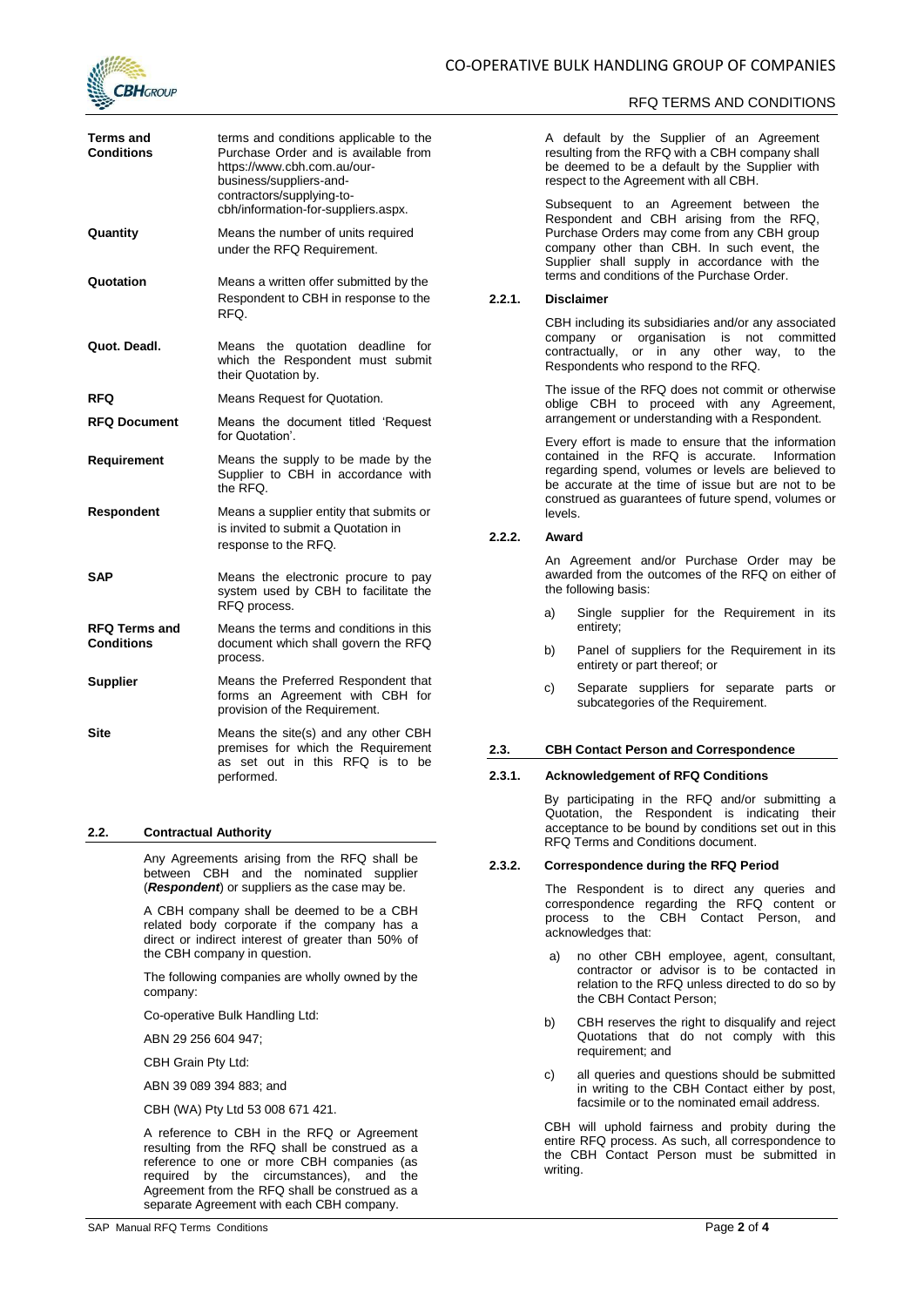

#### <span id="page-2-0"></span>**2.3.3. Amendments to RFQ documents**

CBH may amend, correct or clarify the RFQ Requirement by issuing a SAP Change Notice and or other Notices to that effect to the Respondent.

Where CBH issues any addendums or additions to the RFQ documents, CBH will notify the Respondent of any such addendums and amendments.

## <span id="page-2-1"></span>**2.3.4. RFQ cancellation**

CBH reserves the right to cancel or withdraw all or part of this RFQ, including cancelling the Respondent's invitation to participate in this RFQ, at any time for any reason at its sole discretion. In such event CBH shall inform the Respondent.

## **2.3.5. Additional Market Activity**

CBH reserves the right to conduct any number of additional rounds of market activity following this RFQ, whether that be in part of the Requirement or in full. In such event CBH shall inform the Respondent.

#### <span id="page-2-2"></span>**2.4. Accuracy of Information**

#### **2.4.1 Respondents to inform themselves**

CBH has taken all reasonable care to ensure that the RFQ is accurate, however CBH gives no representation or warranty as to the accuracy or sufficiency of information given to the Respondent either verbally or in writing by CBH by its employees, agents, consultants, contractors or advisors, and that all Respondents will receive the same information. The Respondent is required to inform themselves fully of all conditions, risks and other circumstances relating to the proposed Agreement prior to submitting a Quotation. Proposed prices shall be deemed to cover the cost of complying with all the conditions of the RFQ and of all things necessary for the due and proper performance and completion of the Requirement. CBH accepts no responsibility for the Respondent relying on the contents of the RFQ or any Information provided verbally or in writing by CBH.

## **2.4.2 Inconsistencies and omissions**

The Respondent must promptly advise CBH in writing of any inconsistencies and omissions they discover in the RFQ.

#### <span id="page-2-3"></span>**2.5. Obligations for Confidentiality**

## <span id="page-2-4"></span>**2.5.1. Request for Quotation Confidentiality**

Without limiting the requirements of any Confidentiality Deed pursuant to the RFQ (if any), the RFQ and any other Information may not be used for any purpose other than the preparation of the Quotation and may not (without CBH's prior written consent), be disclosed or released to any other third party.

## <span id="page-2-5"></span>**2.5.2. Public Announcements**

Neither the Respondent nor CBH shall make any public announcements or disclosures regarding the RFQ, any Quotation or otherwise without prior written consent of the other party (except as required by any applicable law or regulation).

# RFQ TERMS AND CONDITIONS

#### <span id="page-2-6"></span>**2.6. Lodgement of Quotations**

#### <span id="page-2-7"></span>**2.6.1. Quotations**

Quotations may be for all or part of the Requirement and may be accepted by CBH either wholly or in part.

Respondents acknowledge that CBH may rely upon all statements made by the Respondent in their Quotation or in subsequent correspondence or negotiations with CBH or its representatives.

## <span id="page-2-8"></span>**2.6.2. Quotation Lodgement and Requirements**

The Respondent must submit their Quotation to CBH using the [CBH-Sourcing@cbh.com.au](mailto:CBH-Sourcing@cbh.com.au) /or **[eTenderComms@cbh.com.au](mailto:eTenderComms@cbh.com.au)** /or as nominated on a RFQ request /or by the method requested in the RFQ by the Quotation Deadline.

- a) All Quotations must be prepared in English and contain the information requested in the RFQ.
- b) Quotations must be self-contained. No hyperlinked or other material may be incorporated by reference.
- c) In the event that the Respondent updates a previously submitted Quotation or submits multiple Quotations for the same portion of work with respect to the Requirement, CBH shall deem the last submitted Quotation as the valid Quotation that the Respondent wishes to submit.

## <span id="page-2-9"></span>**2.6.3. Late Quotations**

- a) The Respondent is responsible for submitting their Quotations prior to the RFQ Quotation Deadline. There will be no allowance made by CBH for any delays in transmission of the Quotation from the Respondent to CBH.
- b) Any late Quotation received by CBH by other means of transmission may be removed from further consideration at CBH's sole discretion.

## <span id="page-2-10"></span>**2.6.4. Acceptance of Quotations**

A Quotation will not be deemed to have been accepted by CBH, unless and until either:

- a) a written Notice has been issued to the Preferred Respondent, and CBH has received the signed returned Notice acknowledging the Preferred Respondent's agreement to the conditions (if any) of the Notice; and/or
- b) CBH and the Preferred Respondent have both executed a written Agreement (if any) or CBH has issued a Purchase Order for the Requirement,

#### whichever is the earlier.

CBH is under no obligation to accept the lowest priced Quotation or any Quotation and reserves the right to reject any Quotation which is incomplete, conditional or non-compliant with the RFQ documents and the Requirement.

## <span id="page-2-11"></span>**2.6.5. Alternative Quotations**

The Respondent may submit alternative Quotations it they feel it may offer CBH additional benefits whilst still complying with the Requirement. CBH reserves the right to accept or reject any proposed alternative either wholly or in part.